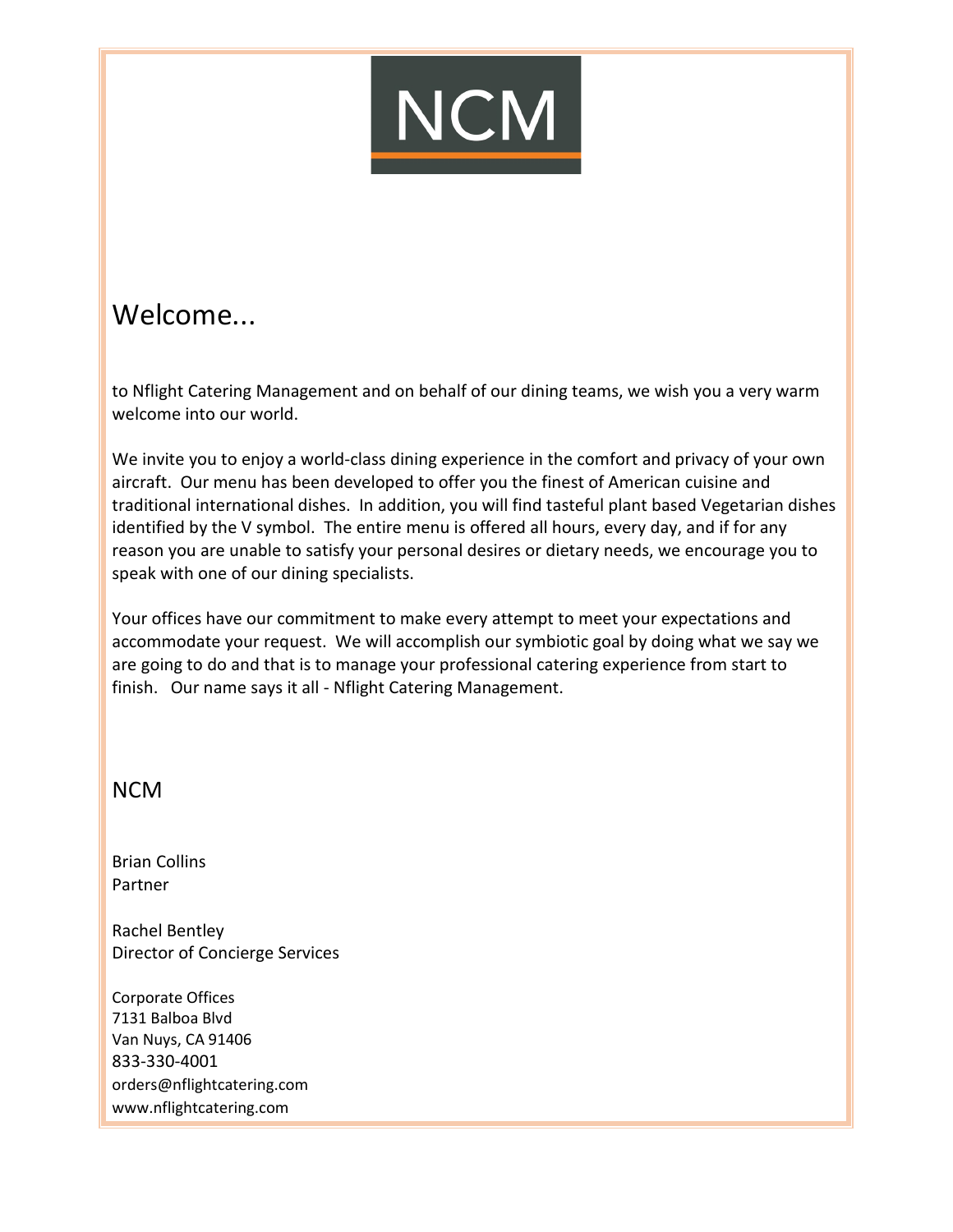

# **MORNING MENU**

## **FRUITS**

**FRUIT, MELONS & BERRIES\*** sliced fruit and melons accompanied by season's best berries

**BERRIES\*** strawberries, blueberries, blackberries or mixed berries

> **GRAPEFRUIT** sectioned texas red grapefruit

**TROPICAL FRUIT\*** papaya, pineapple or mango

### **GRAINS**

**OATMEAL** gluten free oats, brown sugar, raisins

**GRANOLA** gluten free blend of oats, almonds, pumpkin seeds, coconut, raisins, dried cranberries and honey with brown sugar

**PARFAIT** granola, sliced bananas, greek yogurt, blueberries

**ACAI MIXED BERRY** rolled oats, chia seeds, tropical fruit, shredded coconut, soy milk

**SMOKED SALMON** hard boiled eggs, red onion, tomato, capers, cucumbers, toasted bagel and cream cheese

#### **BREAKFAST SIDES**

black forest ham, pork sausage links, canadian bacon, chicken apple sausage, turkey bacon breakfast potatoes, grilled tomatoes, country potatoes, hash browns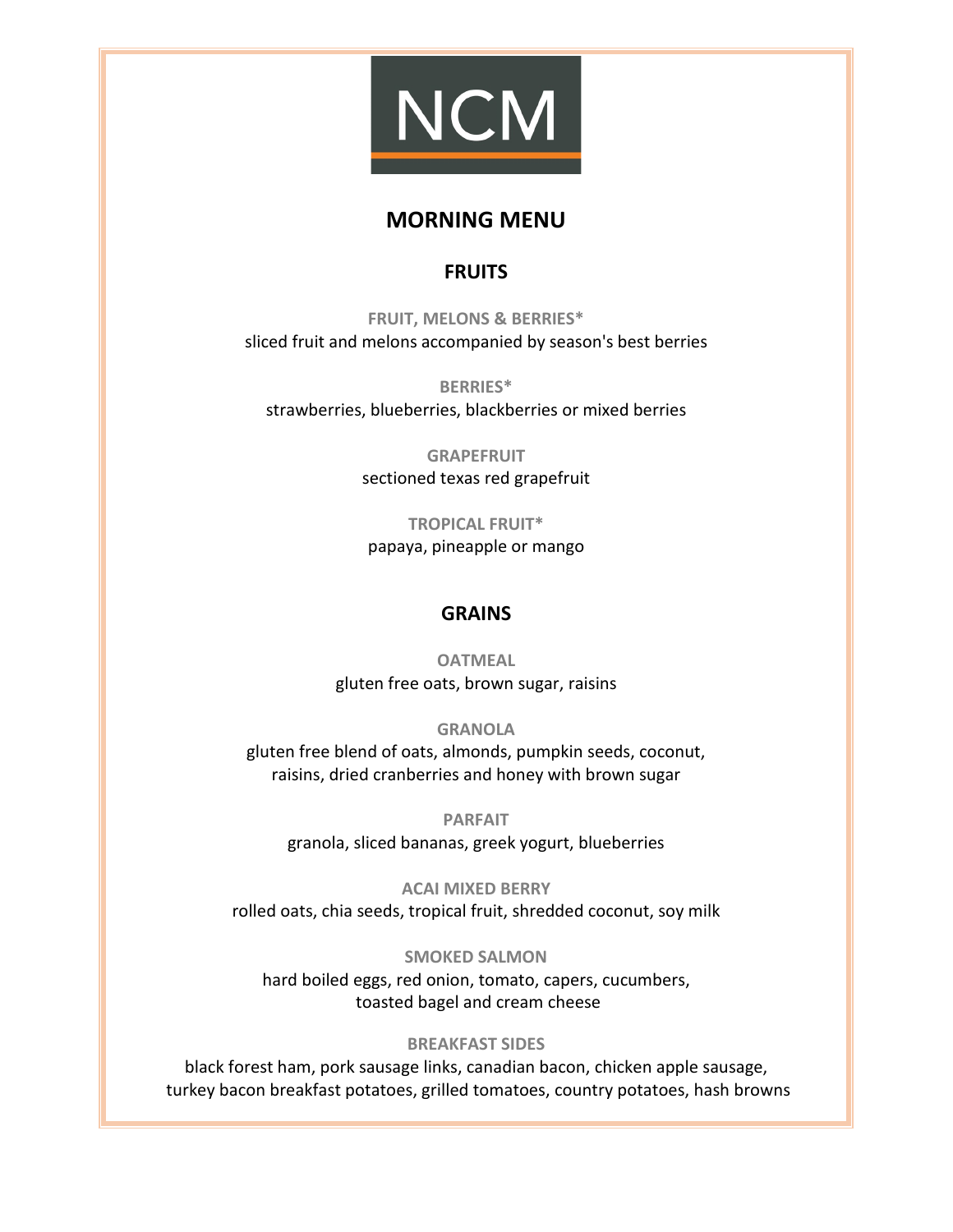

#### **FRESHLY SQUEEZED**

**JUICES** orange, grapefruit, carrot

**CHILLED** tomato, cranberry, apple, V-8

#### **BAKERY**

**RUSTIC BREADS** blueberry or bran muffin, cinnamon roll, croissant, pain au chocolate, cheese danish

#### **TOASTED BAGELS**

plain, sesame seed, wheat, onion, cinnamon raisin, everything

**TOAST** white, sourdough, wheat, rye, gluten-free, vegan

#### **AVOCADO TOAST**

toasted sourdough, seasoned smashed avocado, radishes, tear drop tomato, chives

> **CONTINENTAL** greek yogurt, granola, mixed berries, breakfast pastry choice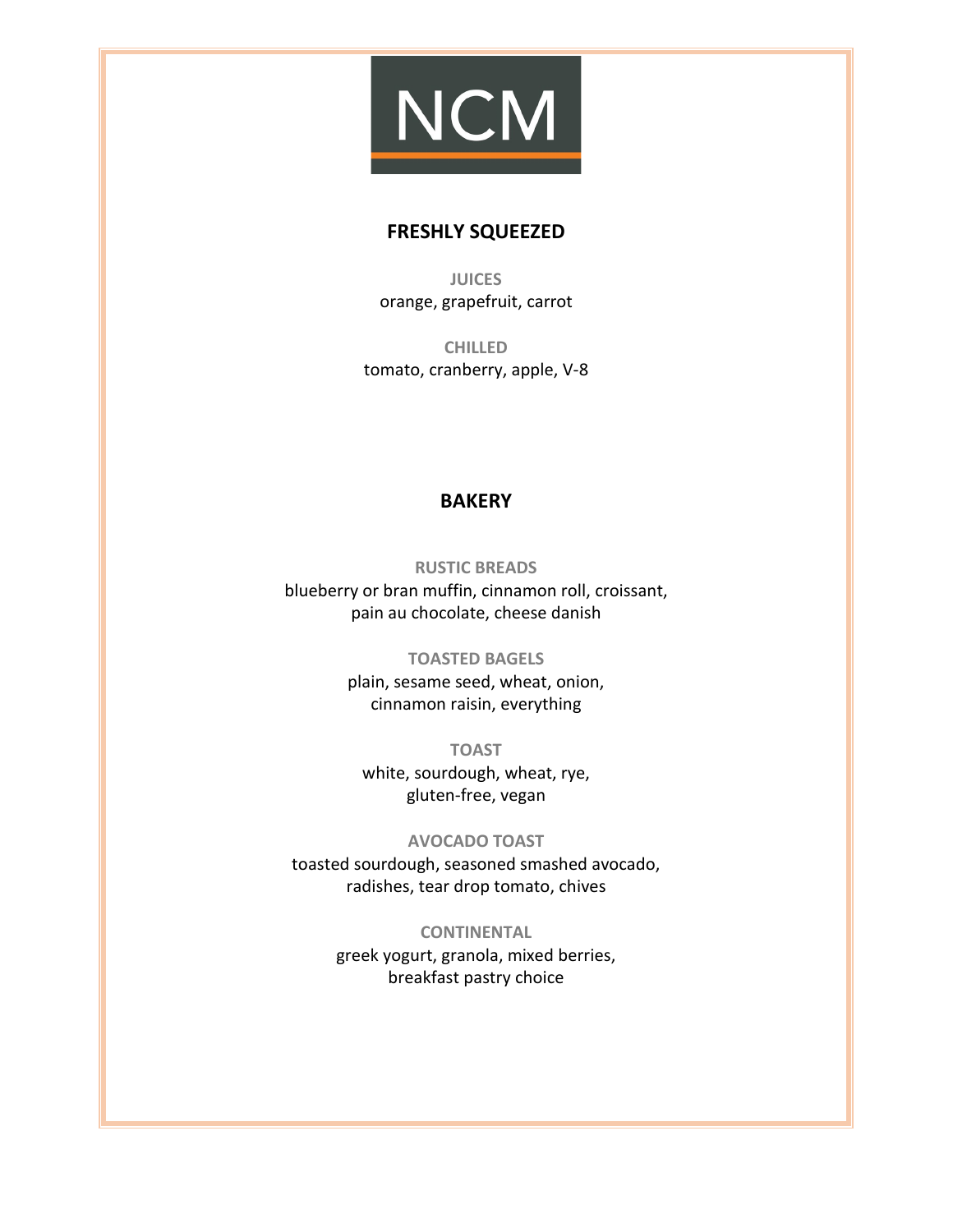

### **BREAKFAST GRIDDLE**

**CORNED BEEF HASH**

bell peppers, onions, potatoes, whole grain mustard, poached eggs

> **HUEVOS RANCHEROS** corn tortillas, spanish rice, pinto beans, roasted salsa, sunny side up eggs

#### **OMELETTE**

cheddar cheese and served with a breakfast side of meat and starch

**FRIED EGG SANDWICH**

black forest ham, cheddar cheese, fried eggs on toasted sourdough

#### **BREAKFAST BURRITO**

smoked bacon, roasted salsa, cheddar cheese, scrambled eggs in whole wheat tortilla

**BELGIAN WAFFLE - V** crispy with maple syrup and sliced strawberries

**BUTTERMILK PANCAKES - V** with maple syrup and unsalted butter

#### **FRENCH TOAST**

with maple syrup, powdered sugar and sliced strawberries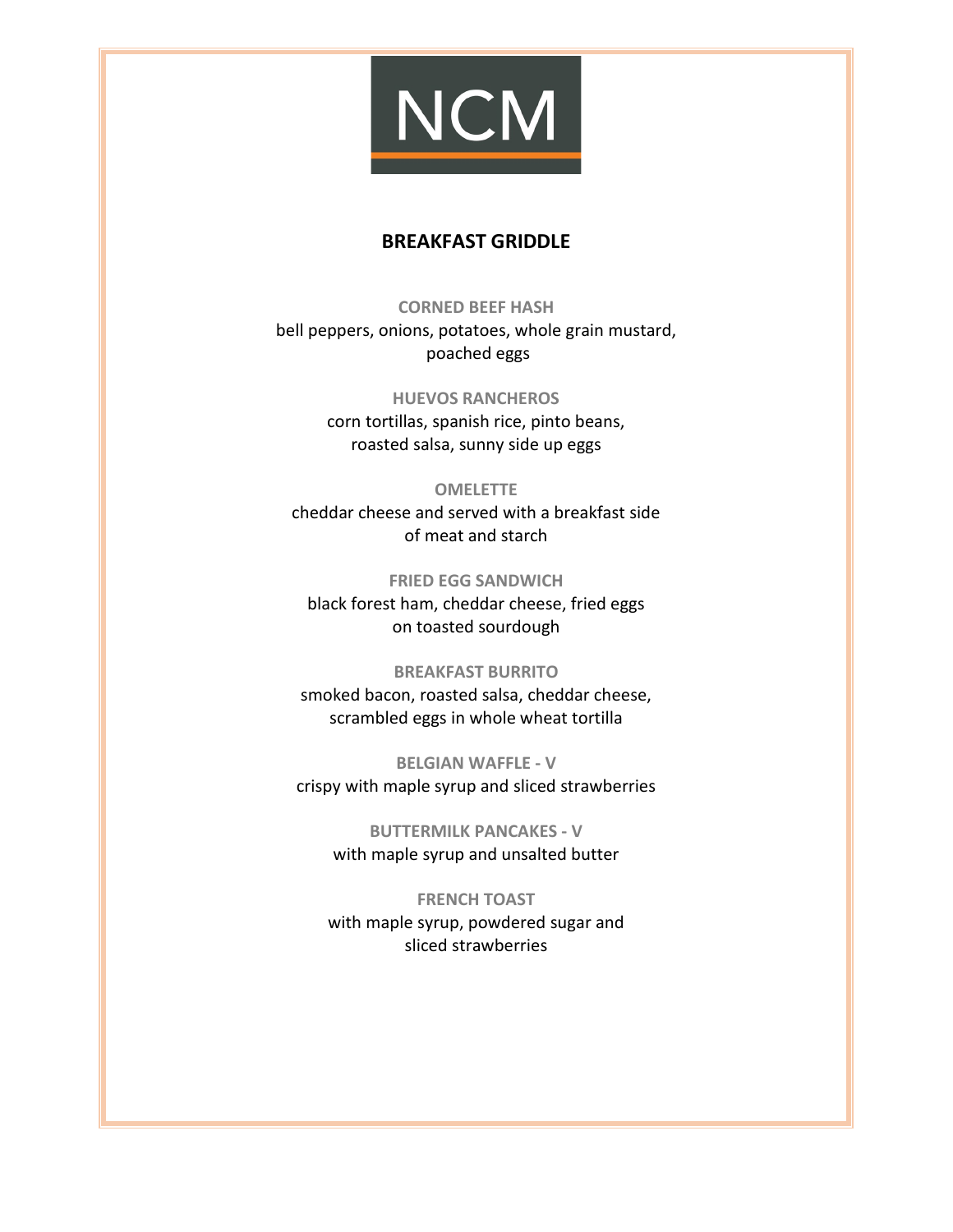

# **ALL DAY MENU**

**SHRIMP COCKTAIL** jumbo shrimp, cucumber salad, cocktail sauce, grilled lemon

**AHI POKE** diced tuna, cilantro, black sesame seeds, garlic, soy dressing, taro chips

> **ARTISAN CHEESE - V** honey, grapes and gourmet crackers

> > **SEASONAL FRUIT** fresh melons and berries

**GARDEN CRUDITE - V** with hummus and ranch dip with seasonal vegetables

**SHELLFISH** grilled lobster tail, jumbo shrimp and crab claws, cocktail sauce, grilled lemon

> **CHICKEN FINGERS** grilled or fried tenders, honey mustard, ranch, bbq sauces

> > **FIERY WINGS** hot, ranch, celery and carrot sticks

**SHRIMP QUESADILLA** monterey jack cheese, black beans, cilantro, jalapeno's, pico de gallo

**FINGER SANDWICHES** artisan breads, gourmet meats, cheeses with grain mustard

> **CHICKEN SATAY** toasted peanuts, cilantro, spicy peanut sauce

**CHARCUTERIE** dry aged meats and artisan cheeses, marinated olives, grain mustard & baked breads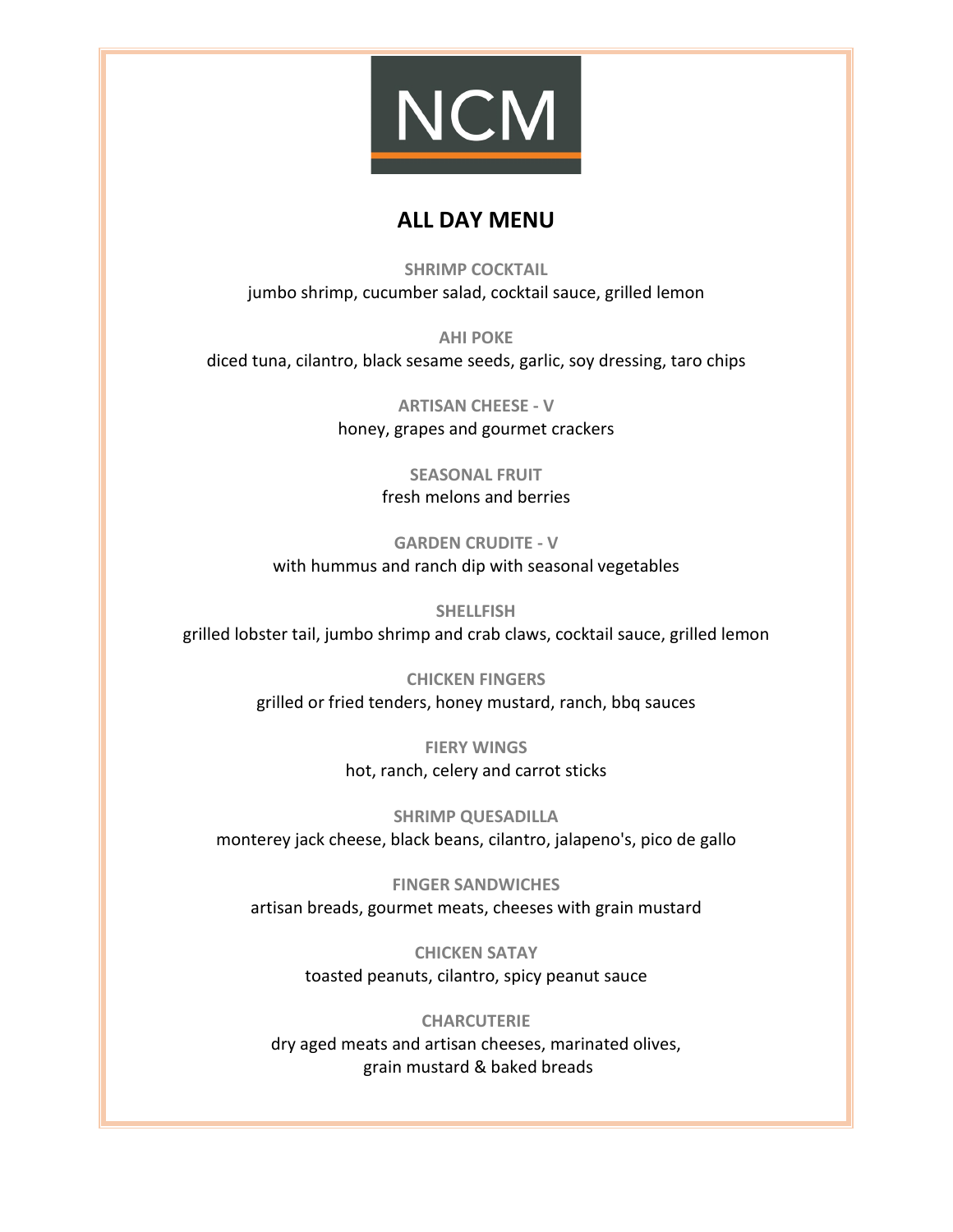

### **SOUPS**

**ROASTED TOMATO - V** garlic croutons

**FRENCH ONION - V** caramelized onions, crouton, provolone, gruyere cheeses

> **NEW ENGLAND CLAM CHOWDER** with bacon, sourdough roll

**CHICKEN NOODLE & VEGETABLE** seasonal vegetables

### **SALADS**

**CAPRESE - V** creamy mozzarella cheese, red vine tomatoes, boston bibb lettuce bed and aged balsamic dressing

#### **TUNA NICOISE**

seared ahi tuna, mesclun greens, fingerling potatoes, green beans, boiled egg, kalamata olives and mustard vinaigrette

#### **CHICKEN CAESAR**

chopped romaine, grilled chicken breast, garlic croutons, cherry tomatoes, parmesan cheese and creamy dressing

**COBB**

herbed chicken, tossed romaine, avocado, chopped egg, blue cheese, bacon, tomatoes and blue cheese dressing

**ASIAN CHICKEN**

napa cabbage, romaine, bell peppers, scallions, roasted cashews, crispy wontons and chili vinaigrette

#### **KALE QUINOA - V**

baby kale, red quinoa, avocado, orange segments, toasted pumpkin seeds, sherry vinaigrette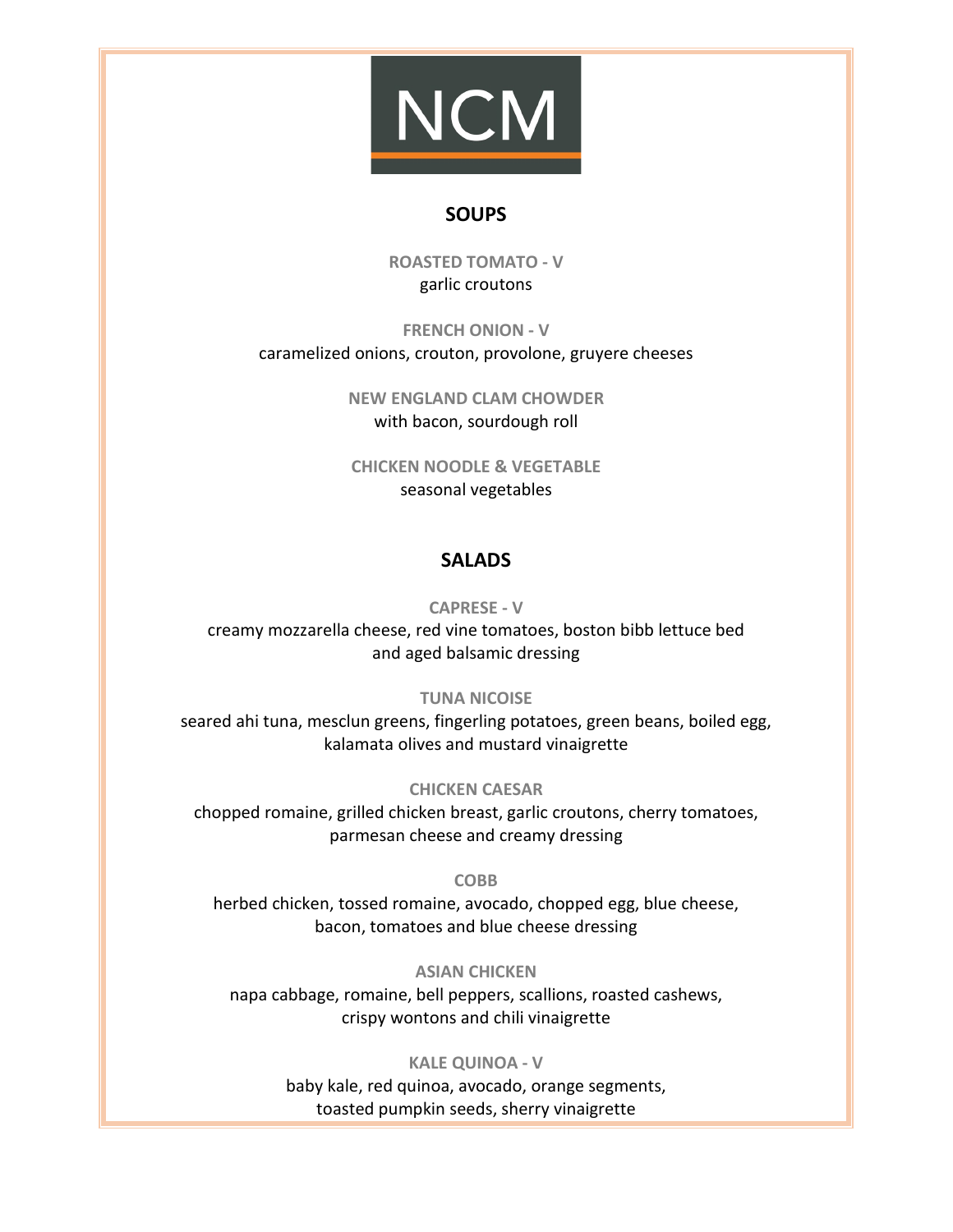

### **SANDWICHES & WRAPS**

**BLT** smoked bacon, lettuce, tomato, mayonnaise, toasted sourdough bread

#### **CHICKEN CAESAR WRAP**

chicken breast, romaine, parmesan, crushed croutons with creamy dressing in whole wheat tortilla

> **TUNA SALAD CROISSANT** lettuce, onion, tomato

#### **GRILLED CHICKEN**

avocado, arugula, monterey jack, grain mustard on ciabatta

#### **ROASTED VEGETABLE - V**

garlic roasted hummus, mesclun, seasonal vegetables in red pepper tortilla

#### **BLACK FOREST HAM**

with cheddar cheese, grilled vegetables, grain mustard on ciabatta

#### **CALIFORNIA WRAP**

herbed chicken, tossed romaine, avocado, chopped egg, blue cheese, bacon, tomatoes in whole wheat wrap

**ROASTED TURKEY** lettuce, tomato, herb aioli, toasted grain bread

#### **DELI PLATTER**

build your own from selection of artisan meats and gourmet cheeses served with lettuce, tomatoes, grain mustard and fresh breads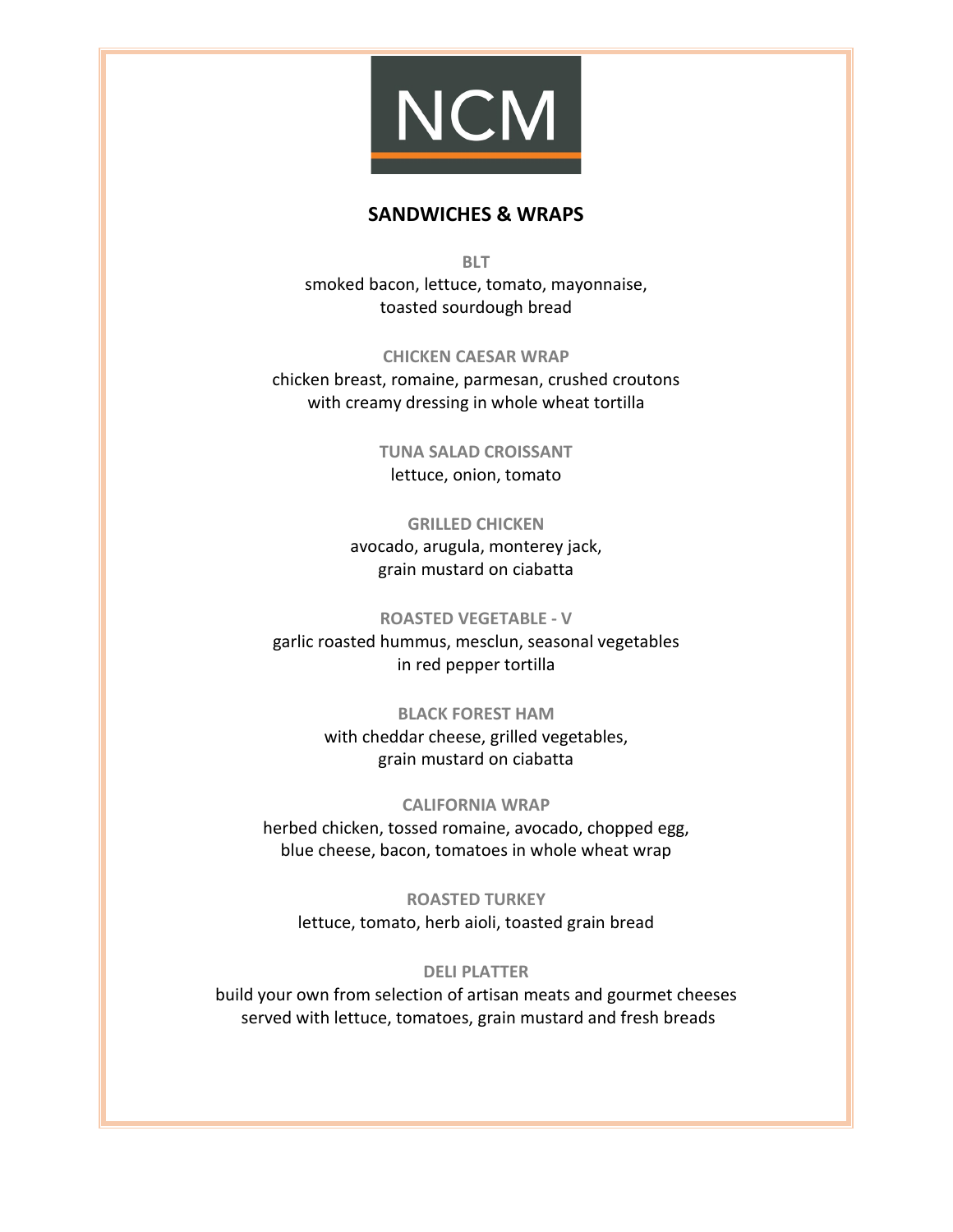

#### **PIZZAS**

12 inch artisan pie

**CHEESE – V** mozzarella, cheddar in sauce

**WHITE - V** roasted garlic, mozzarella, ricotta cheese

**MARGHERITA - V** fresh mozzarella, vine-ripened tomatoes, basil

**CARNE** pepperoni, hickory bacon, italian sausage

**SHRIMP** jumbo shrimp, pesto, gruyere cheese

**VEGETABLE - V** seasonal vegetables, roasted garlic, arugula

### **PASTA**

**SPAGHETTI MARINARA - V** italian seasonal tomato sauce

**SHRIMP ALFREDO** fettucine, jumbo grilled shrimp, spinach, parmesan cheese

**MEZZA RIGATONI** italian sausage, roasted peppers, broccolini, light tomato sauce

**LASAGNA** layered pasta, beef bolognese sauce, ricotta, mozzarella cheese

**ANCIENT GRAIN PENNE\* - V**

gluten-free, artichokes, sun-dried tomatoes, olives, marinara sauce, fresh basil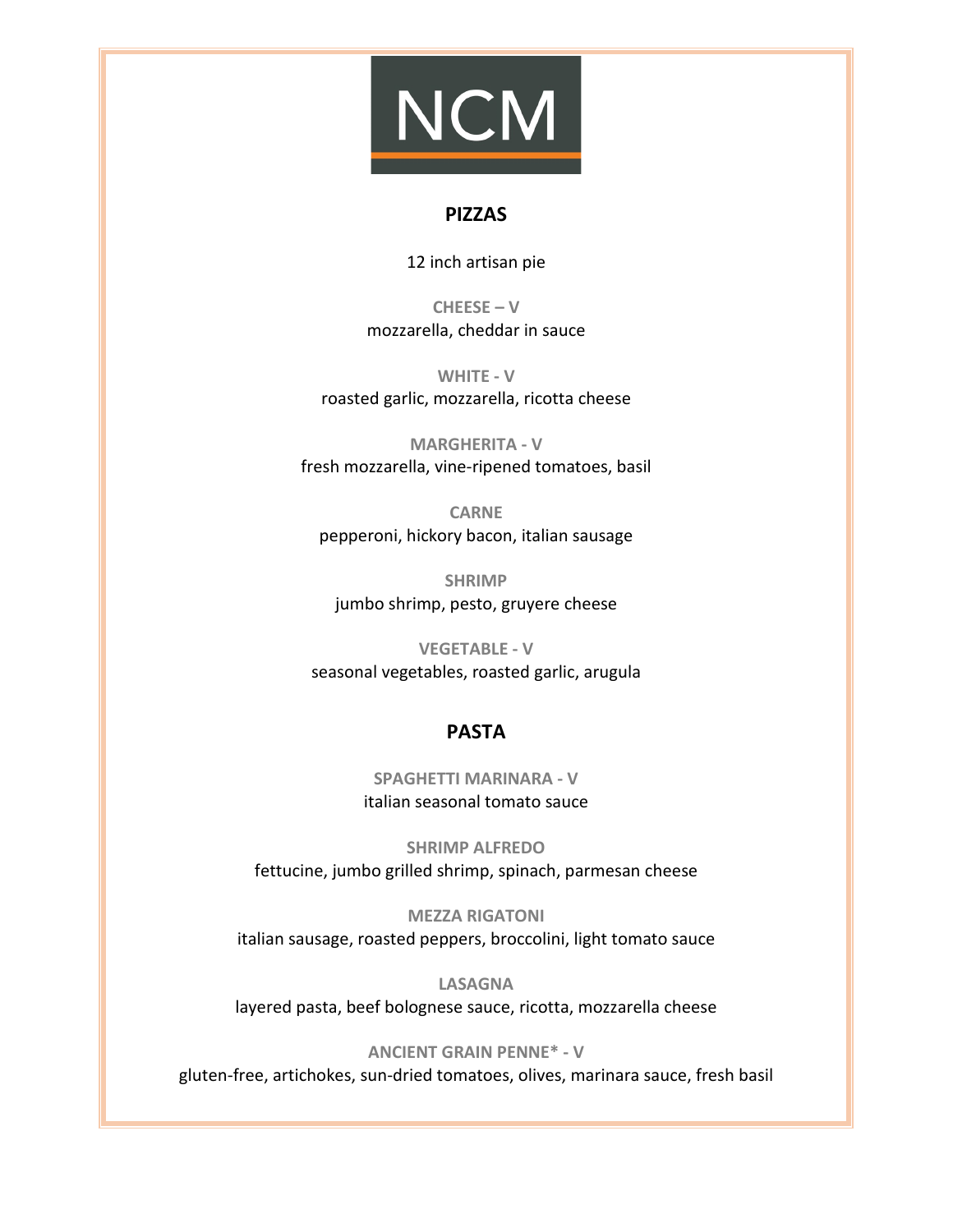

# **COMPOSED ENTREES**

**GRILLED CHICKEN BREAST** broccolini, roasted cherry tomatoes in light lemon sauce

**SEARED SEA BASS\*** fingerling potatoes, roasted tomato vinaigrette

**LOBSTER TAIL - 6 oz** roasted and drizzled in lemon butter served over asparagus with grilled lemon

**RIBEYE - 14 oz** char-grilled steak, roasted garlic potatoes, seasonal vegetables and herb compound butter

> **FILET MIGNON - 8 oz** pan-seared and roasted with grilled tomatoes and pan-seared potatoes with rosemary

**LAMB CHOPS - rack** roasted and served with biryani rice, and mint chutney

**PAN-SEARED SALMON** in lemon butter sauce over seasonal vegetables

**GINGER CHICKEN** seasoned fried egg rice and ginger sauce

**BLACKEND HALIBUT** Tropical fruit salsa, sticky rice, seasoned snow peas